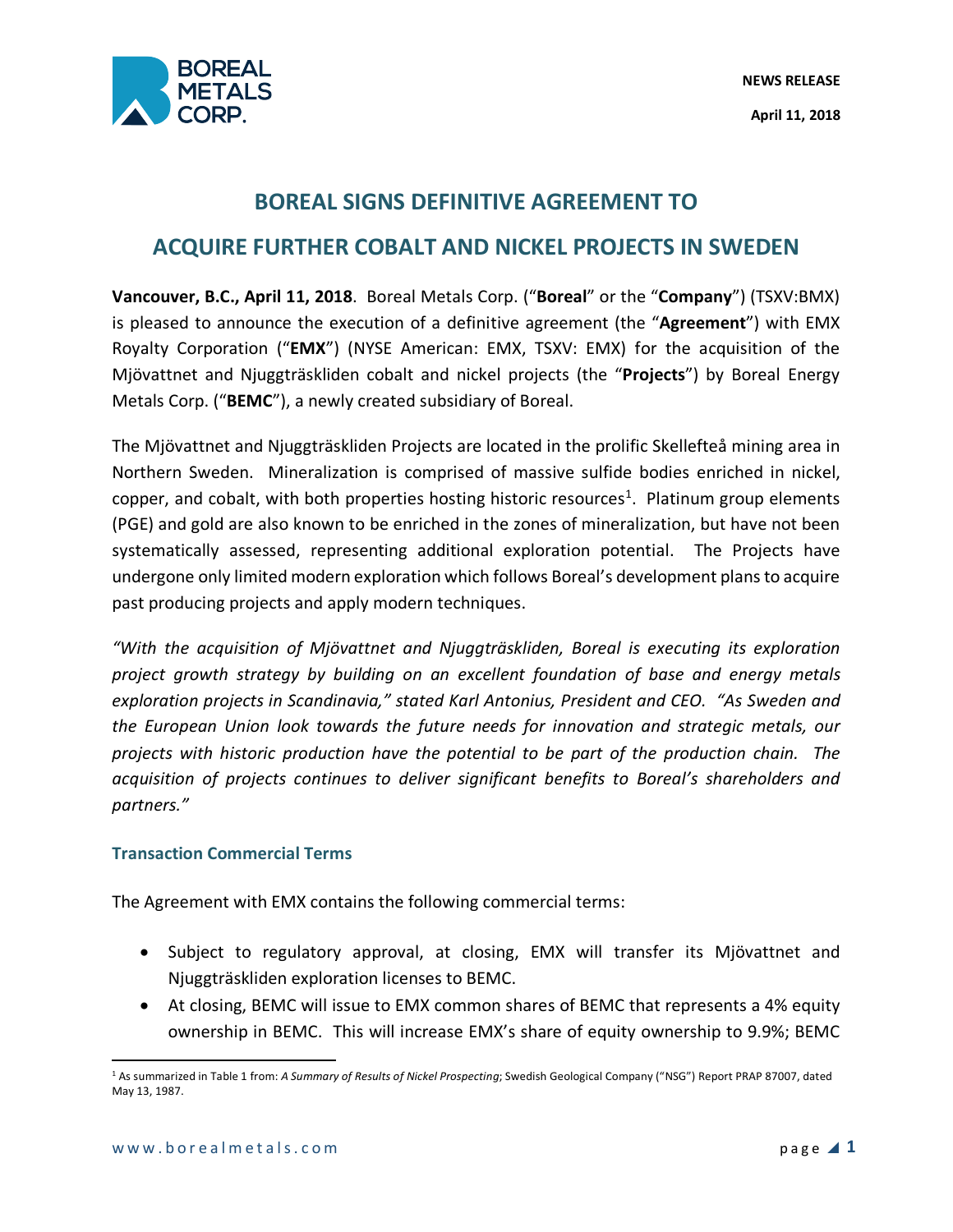will have the continuing obligation to issue additional shares of BEMC to EMX to maintain its 9.9% interest in BEMC, at no additional cost to EMX, until BEMC has raised CDN\$3,000,000 in equity. Thereafter, EMX will have the right to participate pro-rata in future financings at its own cost to maintain its 9.9% interest in BEMC. The issuance of BEMC shares to EMX, as set forth in the definitive agreement, is subject to receipt of TSX Venture Exchange approval.

- EMX will be granted an uncapped 3% net smelter return ("NSR") royalty on each Project, of which a 1% NSR royalty may be purchased by BEMC on or before the fifth anniversary of the closing date in 0.5% increments for a total of USD\$2,500,000 in cash and common shares of BEMC.
- EMX will receive annual advance royalty ("AAR") payments of USD\$20,000 for each Project, commencing on the second anniversary of the closing, with each AAR payment increasing by USD\$5,000 per year until reaching USD\$60,000 per year.
- EMX will also be reimbursed 312,000 Swedish Krona (roughly USD\$37,000) for its acquisition costs and previous expenditures on the Project

## **Overview of the Mjövattnet and Njuggträskliden Projects**

The 9,000 hectare Njuggsträskliden and 6,400 hectare Mjövattnet licenses cover multiple drill defined zones of nickel-rich sulfide mineralization. The Projects were recognized during a nationwide reconnaissance exploration program for nickel conducted between 1968 and 1984 by the Swedish Geological Survey ("SGU") and other government entities. This led to the discovery of nickel mineralization at Mjövattnet in 1971, followed by the discovery of Njuggträskliden in 1974. More than 80 nickel occurrences were identified during the reconnaissance programs, with state funded drill programs defining multiple historic mineral resources. Mjövattnet and Njuggträskliden contained some of the highest average grades of nickel<sup>1</sup> of the resources that were defined in the 1970's and 1980's.

Over the course of 20 years, several hundred holes were drilled on the Projects, intersecting both disseminated and massive styles of nickel-copper-cobalt sulfide mineralization associated with a suite of Proterozoic-aged mafic and ultramafic intrusions. The mineralization remains open at depth, and possibly along strike in several cases. More recent work included geophysical surveys and limited re-sampling of historic drill core for platinum group elements (PGE) and gold. These elements are shown to be enriched at Njuggträskliden and Mjövattnet, but their distribution is not well understood at present, and represents additional upside potential.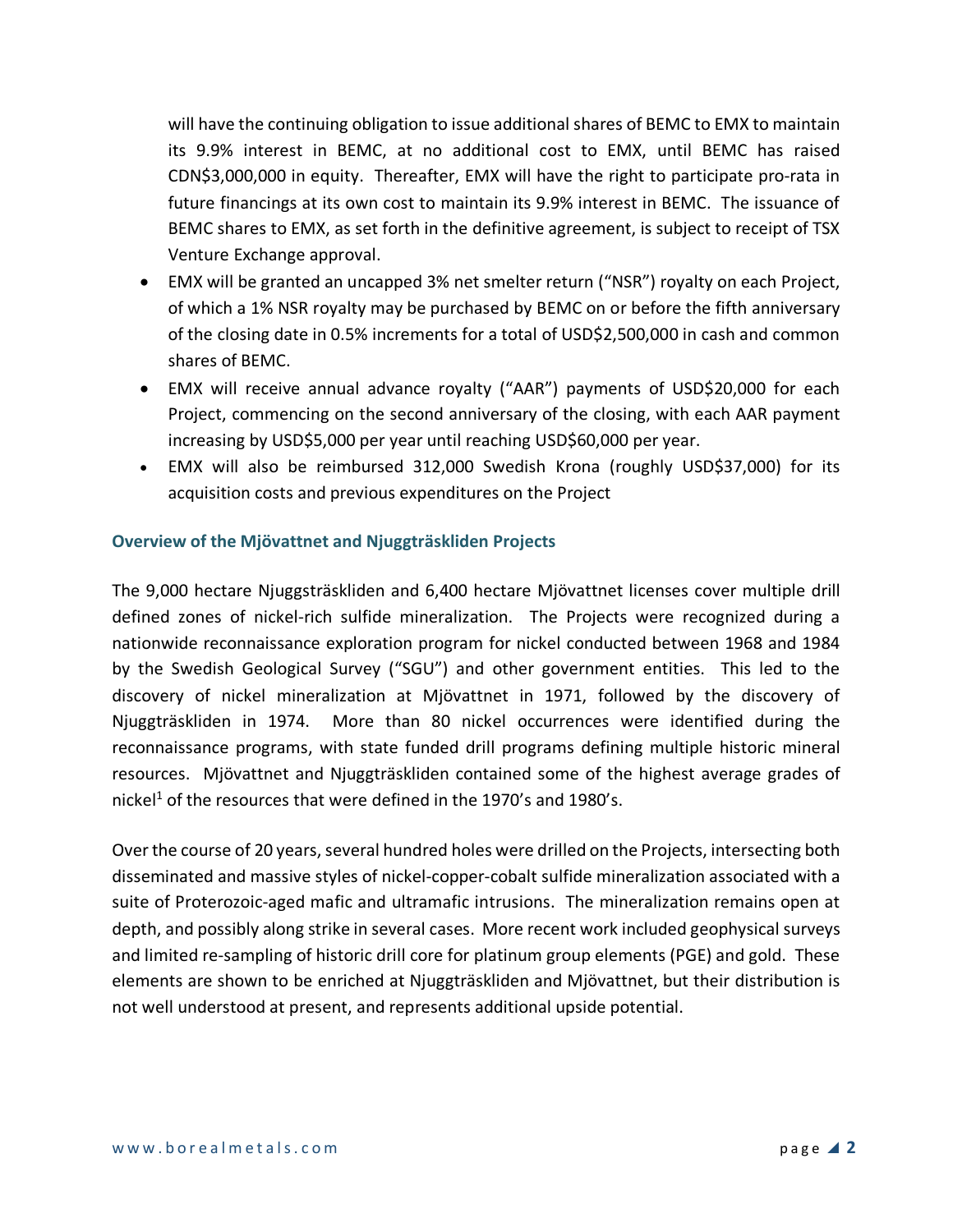

**Figure 1 – Location of Njuggträskliden and Mjövattnet**

The Projects are accessible year-round, with infrastructure including paved roads, water and power, as well as skilled labour in nearby municipalities.

Given the limited shallow historic drilling (i.e., generally drilling <150 m) and untested targets at depth and along strike, Boreal believes that there is excellent potential for new discoveries at the Mjövattnet and Njuggträskliden properties.

## **About Boreal Metals Corp.**

Boreal is a mineral exploration company focused on the discovery of Zinc, Copper, Silver, Gold, Cobalt and Nickel deposits in exceptional, historical mining project areas spanning Sweden and Norway. The Company aims to discover new economic mineral deposits in known mining districts that have seen little or no modern exploration techniques. The Company is led by an experienced management team and technical team, with successful track records in mineral discovery, mining development and financing.

## **Qualified Person**

Daniel MacNeil, P.Geo, a Qualified Person as defined by National Instrument 43-101, has read and approved all technical and scientific information related to the Modum project contained in this news release. Mr. MacNeil is Vice President Exploration for Boreal Metals Corp.